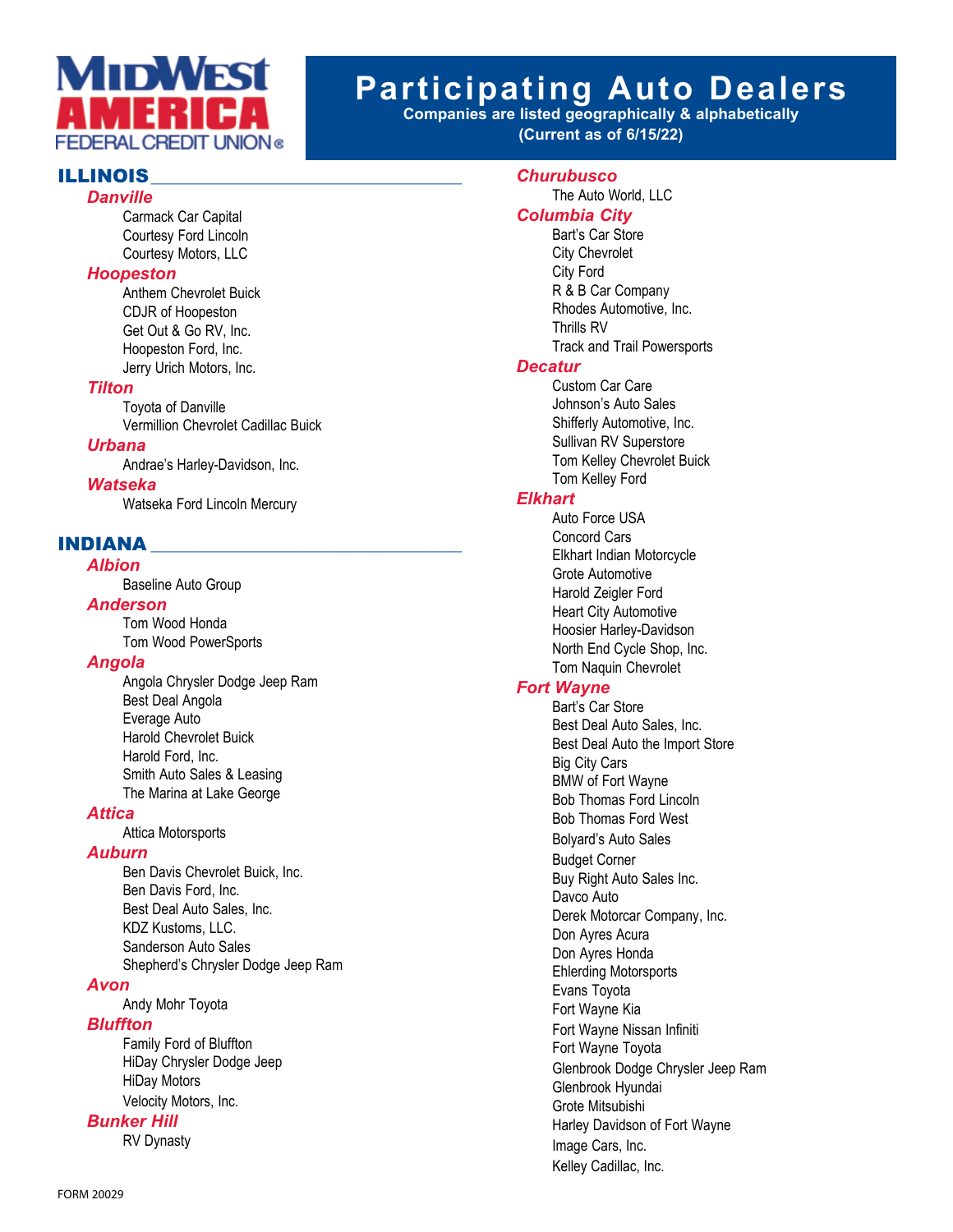#### *Fort Wayne (continued)*

Kelley Chevrolet Kelley Chevrolet Used Cars Larry's Auto Sales Lexus of Fort Wayne Mercedes Benz of Fort Wayne O'Daniel Automart/Mazda O'Daniel Motors Osborn Motorcycle and Parts Point Auto Preferred Auto E State Preferred Auto-Lima Rd Preferred Automotive Group Southwest, Inc. Professional Auto Sales Raptor Automotive Reliable Auto Sales Settle Auto Sales DeHaven Chevrolet SweetCars The Auto Brokers The Auto Brokers of Waynedale Tom Kelley Buick/GMC Tom Kelley Jaguar Land Rover Tom Kelley Volvo Ultimate Auto Deals, Inc. Vorderman Motorwerks West Coliseum Auto Sales Wicked Automotive Yes Automotive *Fremont* Barton Lake RV Sales *Goshen* Car Company Eby Ford Sales, Inc. Sorg Dodge, Inc. *Granger* Gates of Granger *Greenwood* Tom O'Brien Chrysler Jeep Dodge *Hamilton* Affordable Marine Care Clark's Landing Marina LLC *Hobart* Cycle Sport Yamaha *Huntington* Laggs Automotive Lakeside Huntington LLC Schroeders Automotive *Indianapolis* AMS Cars Dreyer Honda Falcone Automotive Falcone Powersport

# Tom Wood Jaguar Tom Wood Kia Tom Wood Lexus Tom Wood Nissan Tom Wood Porsche Audi Tom Wood PowerSports Tom Wood Subaru Tom Wood Volkswagen, Inc. Truworth Auto

#### *Kendallville*

**Baseline Auto Group**  Bodigons Sales & Service Kendallville Powersports House of Carz Shepherd's Chevrolet Buick GMC

#### *Kokomo*

 Harley Davidson of Kokomo Kokomo Auto World, Inc. Mike Anderson Used Cars TNT Auto Sales

#### *Lafayette*

 Bob Rohrman Honda Bob Rohrman Jeep/Toyota/Scion Bob Rohrman KIA Bob Rohrman Toyota

#### *LaGrange*

 Everage Auto Westpark Auto

#### *Laporte*

 Fay's Marina *Leo*

Leo Auto Sales

#### *Ligonier*

Burnworth Zollars, Inc.

#### *Logansport*

 Mike Anderson Chevrolet Buick GMC Mike Anderson Dodge Super Center

# *Marion*

 Jim Southworth Ford Mike Anderson Dodge Mike Anderson Super Store North

# *Martinsville*

 Flatout Powersports *Merrillville*

 Bosak Motor Sales, Inc. Lake Cycle Maxim PowerSports (Propulsion) Shaver Preferred Motors

#### *Michigan City*

 Harley Davidson Shop of Michigan City Honda of Michigan City

#### *Middlebury*

**Royal RV and Auto Center** 

#### *Mishiwaka*

 Gates Chevy World Inc. Jordan Ford Jordan Toyota Michiana Chrysler Dodge Jeep Ram

Tom O'Brien Northside Inc. Tom Wood Ford

 Flatout Motorcycles Indy Honda Indy Hyundai

O'Brien Toyota - Scion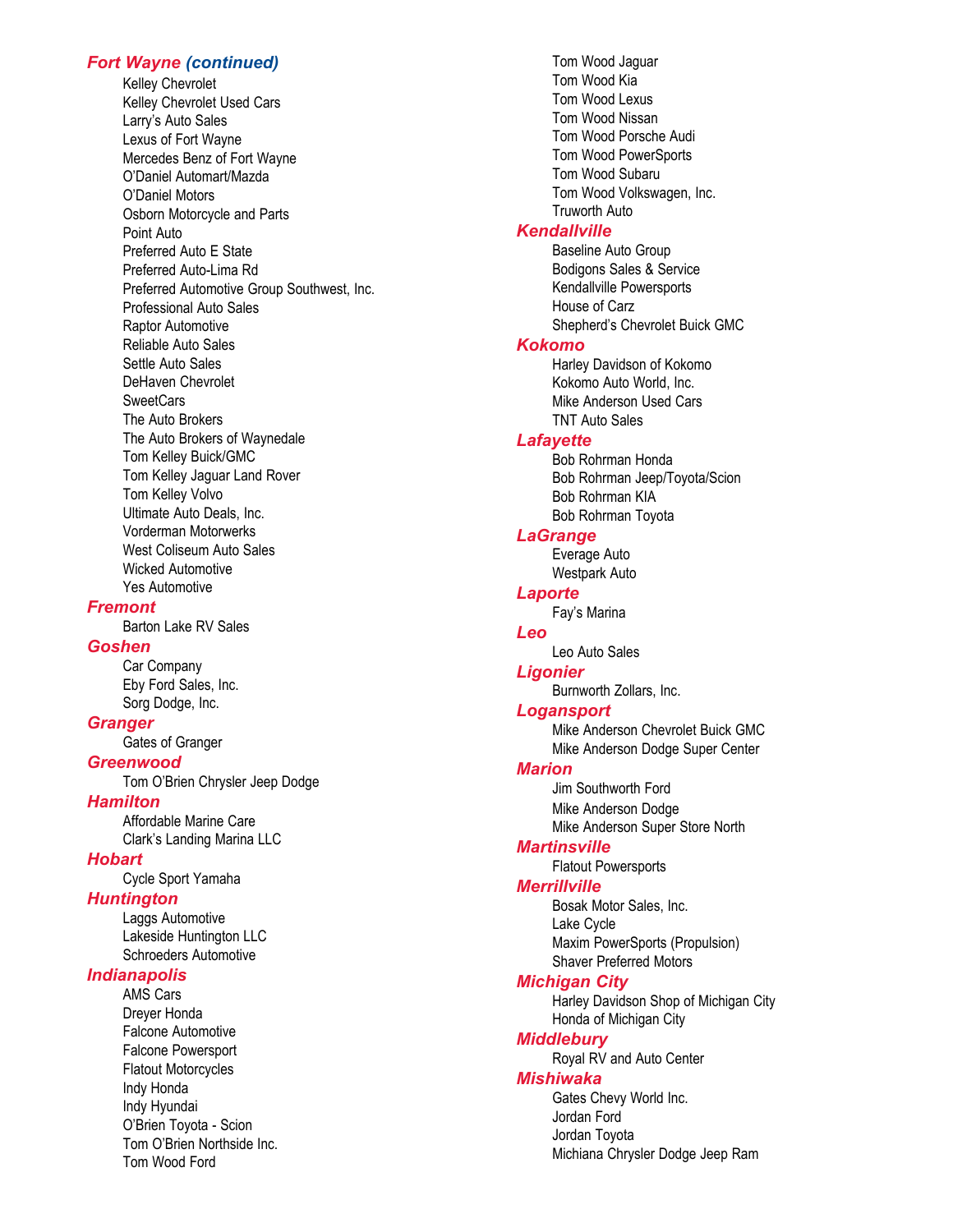#### *Monroeville*

RT Sales

#### *Muncie*

 Benson Motorcycles Inc Ryan's Auto Sales

#### *Nappanee*

**Burnworth Zollars CDJR** 

#### *New Haven*

469 Cycle Shop Crumback Chevrolet East 30 Motor Co O'Daniel Ford Mitsubishi Schnelker Marine

#### *North Manchester*

Shepherd's Chevrolet, Inc.

#### *Ossian*

Mike Anderson Chevrolet

#### *Peru*

Paul-Richard GM Center

# *Pierceton*

Loose Moose Motor Sports

#### *Plainfield*

IndyWest Harley-Davidson, Inc.

#### *Plymouth*

 Auto Park Chrysler Dodge Jeep Ram Lincolnway Auto Martin Buick GMC

#### *Roanoke*

Southwest Auto Sales

#### *Rochester*

 House of Carz Mike Anderson Dodge Jeep Shepherd's Chevrolet Buick, Inc.

#### *Silver Lake*

Kerlin Motor Co, Inc.

# *South Bend*

 Gates Toyota McDaniel's Harley Davidson **Omari Auto Sales**  R & B Car Company, Inc. (North) R & B Car Company, Inc. (South)

#### *Syracuse*

Burke's Repo Outlet Main Channel Marina

#### *Valparaiso*

 B & E Recreational Harley Davidson of Valparaiso

#### *Wabash*

 Wabash Valley Chrysler LLC Zoomers RV of Indiana LLC

#### *Warren*

Crain Ford, Inc.

# *Warsaw*

 Best Deal Auto Sales Grote Automotive H & L Motors Lake City Honda Kawasaki Lakeside Chevrolet

 Lucky 7 Car Store R & B Car Company, Inc. Rice Ford Lincoln Mercury, Inc. Ryan Motors LLC Ryman's Auto Connection LLC Sorg Nissan Swanson Service Toyota of Warsaw Warsaw Buick GMC, Inc.

#### *Whitestown*

 Indy Powersports Tom Wood Toyota

# *Windfall*

 TNT Auto Sales and Service *Woodburn* Heckley Auto Sales & Service *Zionsville* Pearson Ford, Inc.

# **KENTUCKY**

#### *Bowling Green* Campbell Chevrolet **Gary Force Honda**  Harley Davidson of Bowling Green Jim Johnson Nissan, Inc. The Auto Vault of Bowling Green *Cadiz* Wildcat Chevrolet *Glasgow* Adwell's Auto Sales AZ Motors Bailey Gibson Buick GMC Gillie Hyde Auto Mall Gillie Hyde Pre-owned of Glasgow Mark Miller Marine, Inc. Tony Zinati Motors *Guthrie* Tommy's Quality Used Cars *Henderson* Audubon Chrysler Center

#### *Hopkinsville*

 Mastercraft's RV Center Patriot Chevrolet Buick GMC PennyRile Ford Lincoln Mercury Sisk Auto Mall Sisk Honda Sisk Nissan Stallons Auto Sales Toyota of Hopkinsville

#### *Morgantown*

J & S Motors, LLC

#### *Muldraugh*

Knox Budget Car Sales

# *Paducah*

Royal Oaks Chevrolet Cadillac, Inc.

#### *Powderly*

Pogue Chrysler Inc